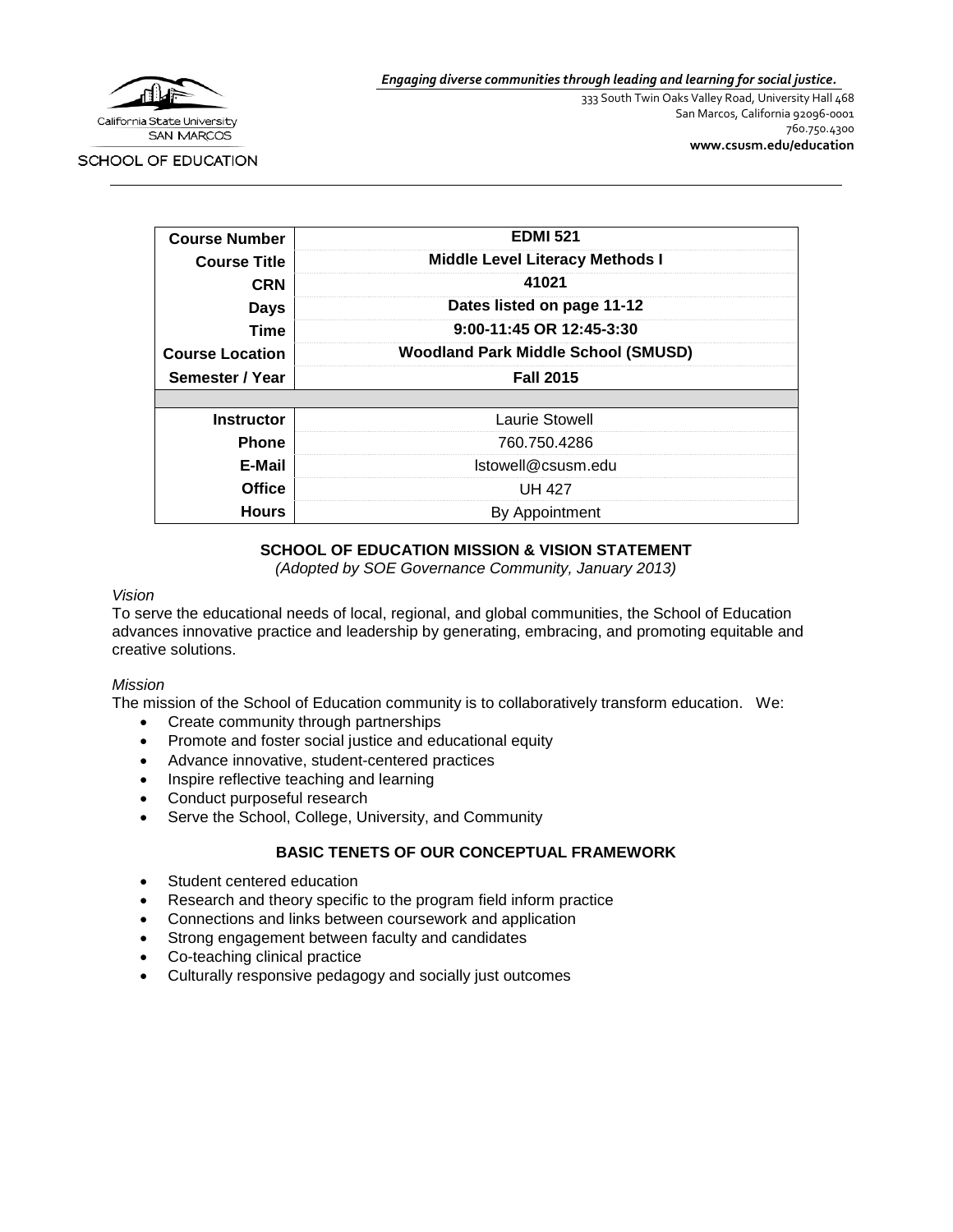# **Table of Contents**

| PRIMARY GRADE OBSERVATION (25 pts.) (Due on Cougar Courses: Oct. 5, 2015 by midnight)  9 |  |
|------------------------------------------------------------------------------------------|--|
| ANNOTATED MENU OF ASSESSMENTS (20 pts.) (Due on Cougar Courses: Oct. 18, 2015 by         |  |
|                                                                                          |  |
| READING STRATEGY LESSON PLAN (20 pts.) (Due on Cougar Courses by the morning you share   |  |
|                                                                                          |  |
|                                                                                          |  |
|                                                                                          |  |
|                                                                                          |  |
|                                                                                          |  |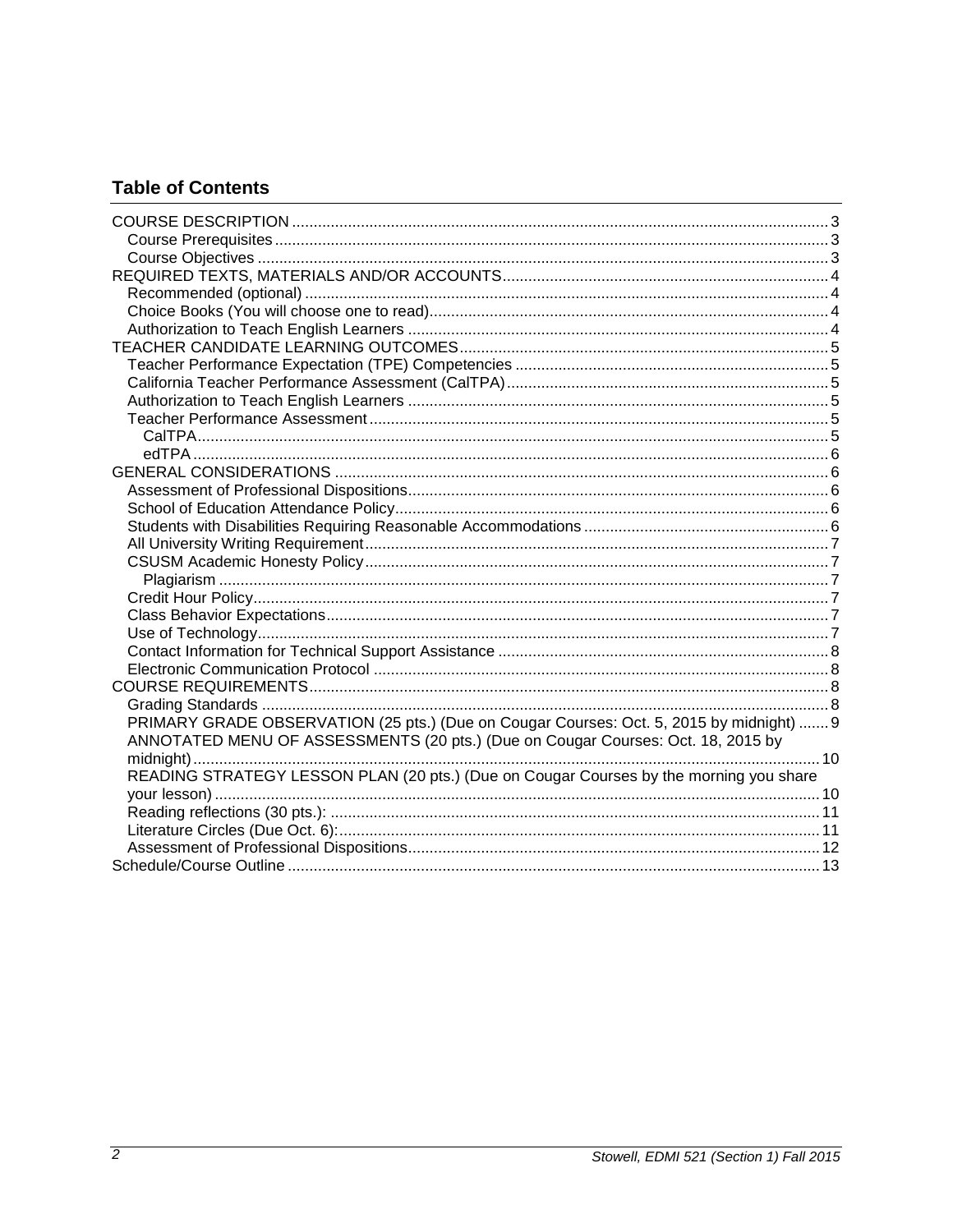# **COURSE DESCRIPTION**

<span id="page-2-0"></span>Focuses on developing a preliminary understanding of theory, methodology, and assessment of English Language Arts and second language Learning in self-contained or departmentalized settings.

The primary aim of this course is for students to develop an understanding of the theory, methodology, and assessment of English language arts and second language learning in integrated and inclusive elementary and middle school classrooms.

#### <span id="page-2-1"></span>**Course Prerequisites**

Admission to the SOE Middle Level Education Program

# <span id="page-2-2"></span>**Course Objectives**

KNOWLEDGE - Teacher candidates will:

- Gain an understanding of how a first and second language is acquired.
- Gain an understanding of the reading process and its relationship to thought, language and learning and the knowledge of reading content including: word analysis, fluency, vocabularyacademic language- and background knowledge, reading comprehension, literary response and analysis.
- Gain understanding of how to learn to read and write in first and second languages.
- Become familiar with how to "deliver a comprehensive program of systematic, explicit instruction in reading, writing, listening, and speaking aligned to the California Common Core State Standards.
- Become familiar with "multiple monitoring measures within the three basic types of assessments to determine students' progress towards state adopted content standards."
- Become familiar with "differentiated reading instruction and interventions to meet the needs of the full range of learners (including struggling readers, students with special needs, English learners, *speakers of non-standard English, and advanced learners)* who have varied reading levels and language backgrounds."

SKILLS - Teacher candidates will:

- Become sensitive observers of children's language using behaviors.
- Demonstrate knowledge and ability to utilize multiple monitoring measures within the three basic types of assessments to determine students' progress towards state adopted content standards: entry level assessment for instructional planning, monitoring student progress, post test or summative assessment.
- Be able to analyze and interpret results [of children's reading and writing behaviors] to plan effective and differentiated instruction and interventions.
- Demonstrate knowledge of components of effective instructional delivery in reading, writing and listening and speaking.
- Develop the ability to select appropriate materials and instructional strategies to meet the individual needs of students and use "State Board of Education (SBE)-adopted core instructional materials for both instruction and intervention.
- Develop the ability to differentiate literacy instruction in order to provide Universal Access.
- Learn how to organize the classroom for teaching reading and writing to the *full range of learners (including struggling readers, students with special needs, English learners, speakers of nonstandard English, and advanced learners)* who have varied reading levels and language backgrounds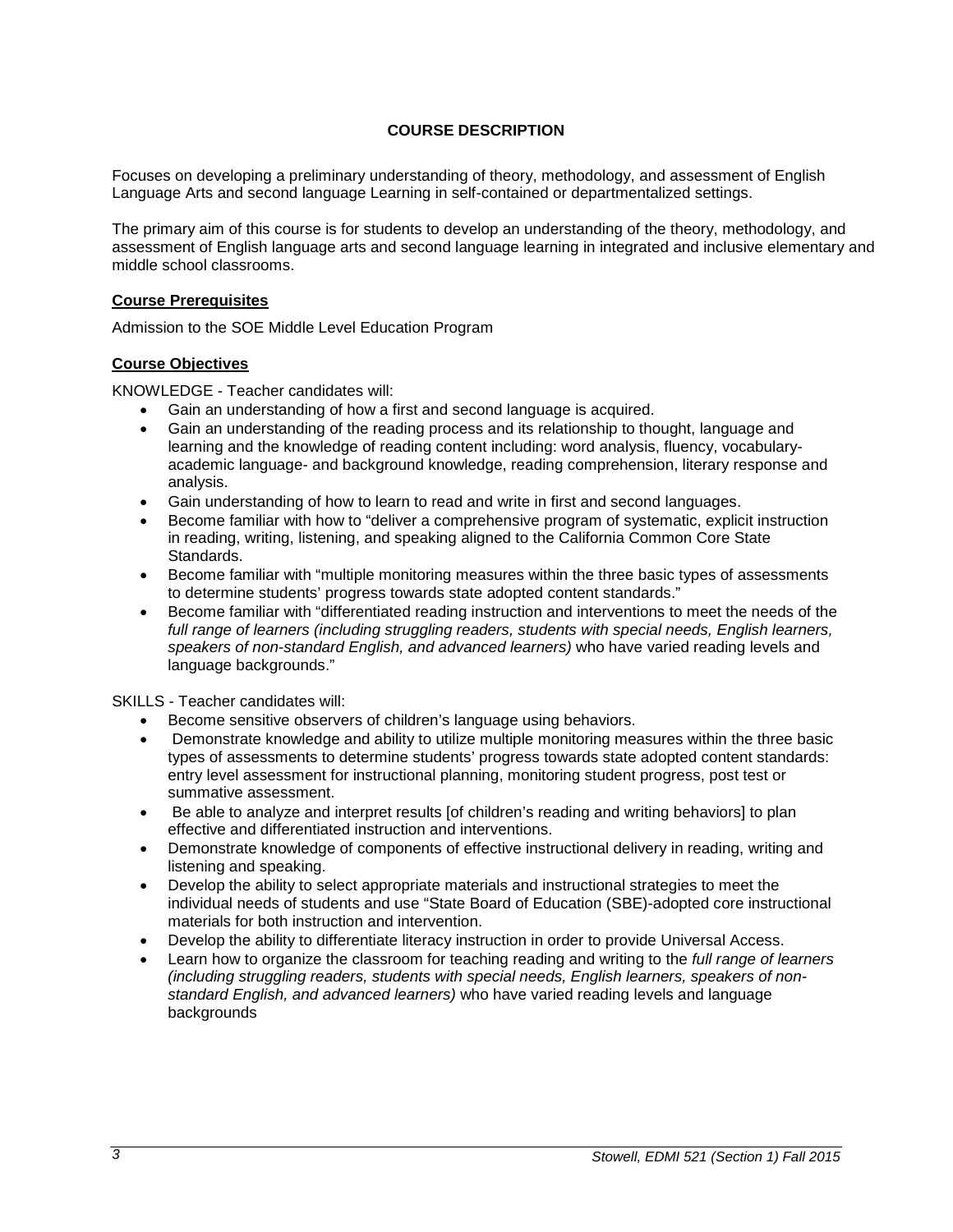ATTITUDES AND VALUES – Teacher candidates will:

- Develop an appreciation for the natural language abilities children possess for processing and producing print.
- To appreciate the need and value of integrating reading writing into all curricular areas
- Affirm the importance of a rich environment for an effective language arts program.
- Develop a sensitivity to and appreciation for culturally and linguistically diverse learners.
- Develop a sensitivity to and appreciation for the importance of reading and writing for students' own personal and professional growth.
- Develop a respect for each student, his/her abilities and background and the student's right to instruction that meets his/her individual needs.

# **REQUIRED TEXTS, MATERIALS AND/OR ACCOUNTS**

<span id="page-3-0"></span>Cunningham, P and Allington, R. (2015) *Classrooms that work, 6th edition.* NewYork: Allyn and Bacon.

Cooper, J. D., Kiger, N., & Robinson, M. (2014). *Literacy: Helping Students Construct Meaning, 9th Edition*. Upper Saddle River, NJ: Prentice Hall. ISBN: 978-1285432427 National Common Core Initiative: <http://www.corestandards.org/read-the-standards/>(view College and Career Anchor Standards here)

ELA/ELD Framework: (download the full framework approved July 2015): [https://www.mydigitalchalkboard.org/cognoti/content/file/resources/documents/4b/4b6b5574/4b6b5574ba](https://www.mydigitalchalkboard.org/cognoti/content/file/resources/documents/4b/4b6b5574/4b6b5574ba634f2a0d505cc4b0e78013ab4a7f9a/FrameworkFINAL72415.pdf) [634f2a0d505cc4b0e78013ab4a7f9a/FrameworkFINAL72415.pdf](https://www.mydigitalchalkboard.org/cognoti/content/file/resources/documents/4b/4b6b5574/4b6b5574ba634f2a0d505cc4b0e78013ab4a7f9a/FrameworkFINAL72415.pdf) ELA/ELD Framework chapter by chapter: <http://www.cde.ca.gov/ci/rl/cf/elaeldfrmwrksbeadopted.asp>

# <span id="page-3-1"></span>**Recommended (optional)**

Cunningham, P. (2013)(6th ed.) *Phonics They Use* Allington, R. *What really matters in fluency.* Zarrillo, J. J. (2010). (3rd ed.) *Ready for RICA: A test preparation guide for California's Reading Instruction Competence Assessment.* Merrill Prentice Hall.

# <span id="page-3-2"></span>**Choice Books (You will choose one to read)**

Alexander, K. (2014) *Crossover* Alexie, S. (2008). *The absolutely true diary of a part time Indian* Fleischman, J (2004)*. Phineas Gage: A gruesome but true story about brain science* Levithan, D. (2005) *Boy meets boy* Westerfield, S (2011). *The Uglies Woodson, J. (2014) Brown Girl Dreaming*

# <span id="page-3-3"></span>**Authorization to Teach English Learners**

This credential program has been specifically designed to prepare teachers for the diversity of languages often encountered in California public school classrooms. The authorization to teach English learners is met through the infusion of content and experiences within the credential program, as well as additional coursework. Candidates successfully completing this program receive a credential with authorization to teach English learners.

*(Approved by CCTC in SB 2042 Program Standards, August 02)*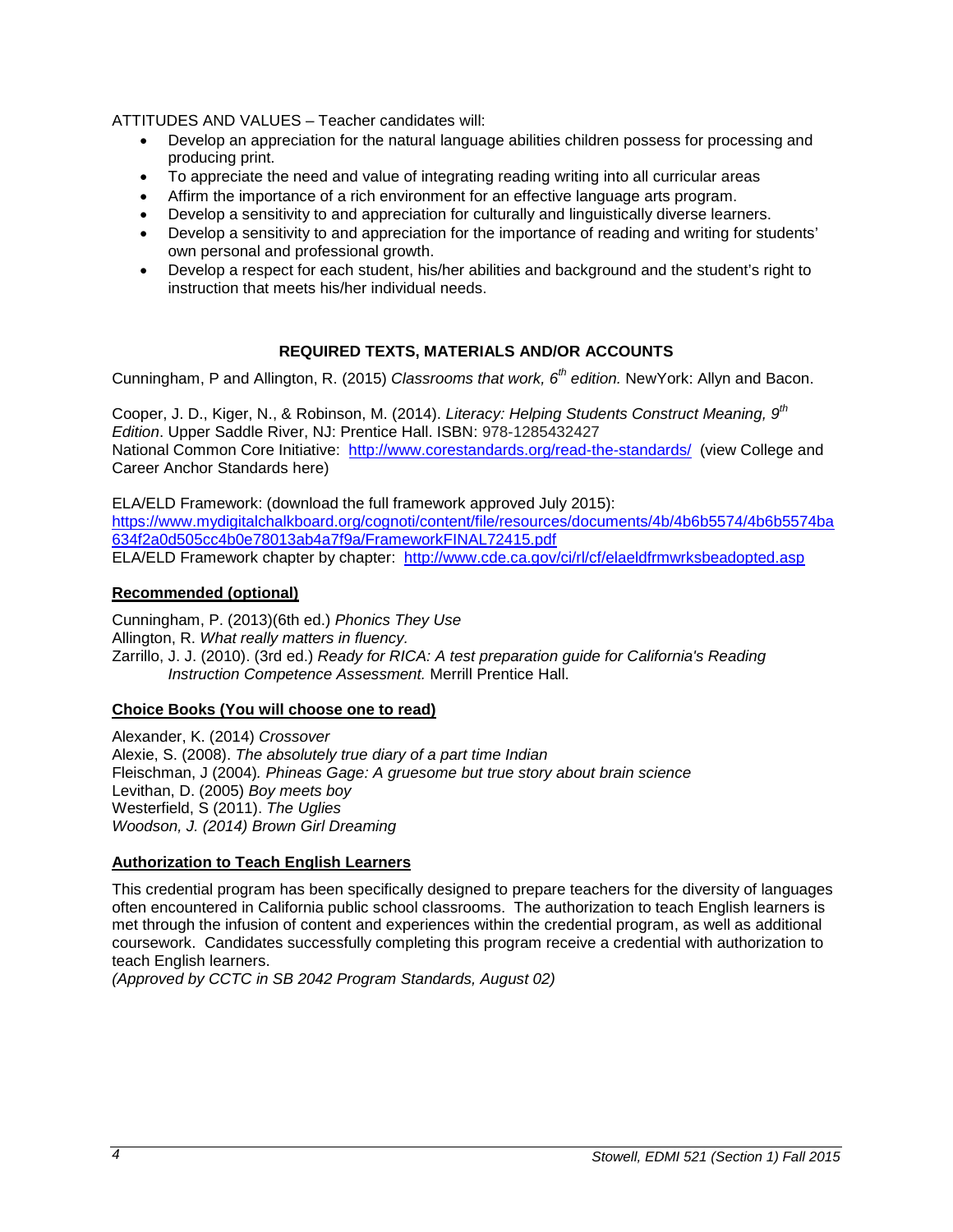# **TEACHER CANDIDATE LEARNING OUTCOMES**

# <span id="page-4-1"></span><span id="page-4-0"></span>**Teacher Performance Expectation (TPE) Competencies**

The course objectives, assignments, and assessments have been aligned with the CTC standards for the Multiple Subject Credential. This course is designed to help teachers seeking a California teaching credential to develop the skills, knowledge, and attitudes necessary to assist schools and district in implementing effective programs for all students. The successful candidate will be able to merge theory and practice in order to realize a comprehensive and extensive educational program for all students. You will be required to formally address the following TPE in this course:

TPE 1A- Subject-Specific Pedagogical Skills for Multiple Subject Teaching Assignments: Reading Language Arts.

# <span id="page-4-2"></span>**California Teacher Performance Assessment (CalTPA)**

Beginning July 1, 2008 all California credential candidates must successfully complete a state-approved system of teacher performance assessment (TPA), to be embedded in the credential program of preparation. At CSUSM this assessment system is called the CalTPA or the TPA for short.

To assist your successful completion of the TPA, a series of informational seminars are offered over the course of the program. TPA related questions and logistical concerns are to be addressed during the seminars. Your attendance to TPA seminars will greatly contribute to your success on the assessment.

Additionally, SOE classes use common pedagogical language, lesson plans (lesson designs), and unit plans (unit designs) in order to support and ensure your success on the TPA and more importantly in your credential program.

The CalTPA Candidate Handbook, TPA seminar schedule, and other TPA support materials can be found on the SOE website:<http://www.csusm.edu/education/CalTPA/ProgramMaterialsTPA.html>

#### <span id="page-4-3"></span>**Authorization to Teach English Learners**

This credential program has been specifically designed to prepare teachers for the diversity of languages often encountered in California public school classrooms. The authorization to teach English learners is met through the infusion of content and experiences within the credential program, as well as additional coursework. Candidates successfully completing this program receive a credential with authorization to teach English learners. *(Approved by CCTC in SB 2042 Program Standards, August 02)*

#### <span id="page-4-4"></span>**Teacher Performance Assessment**

Beginning July 1, 2008 all California credential candidates must successfully complete a state-approved Teacher Performance Assessment (TPA), as part of the credential program of preparation. During the 2015-16 academic year the CSUSM credential programs will use either the CalTPA (California Teacher Performance Assessment) or the edTPA (Educative Teacher Performance Assessment).

<span id="page-4-5"></span>Check with your program coordinator to determine which assessment is used for your credential program.

# **CalTPA**

To assist with your successful completion of the CalTPA, a series of informational seminars are offered over the course of the program. TPA related questions and logistical concerns are to be addressed during the seminars. Your attendance to TPA seminars will greatly contribute to your success on the assessment. The CalTPA Candidate Handbook, TPA seminar schedule, and other TPA support materials may be found on the SOE website: <http://www.csusm.edu/education/CalTPA/ProgramMaterialsTPA.html>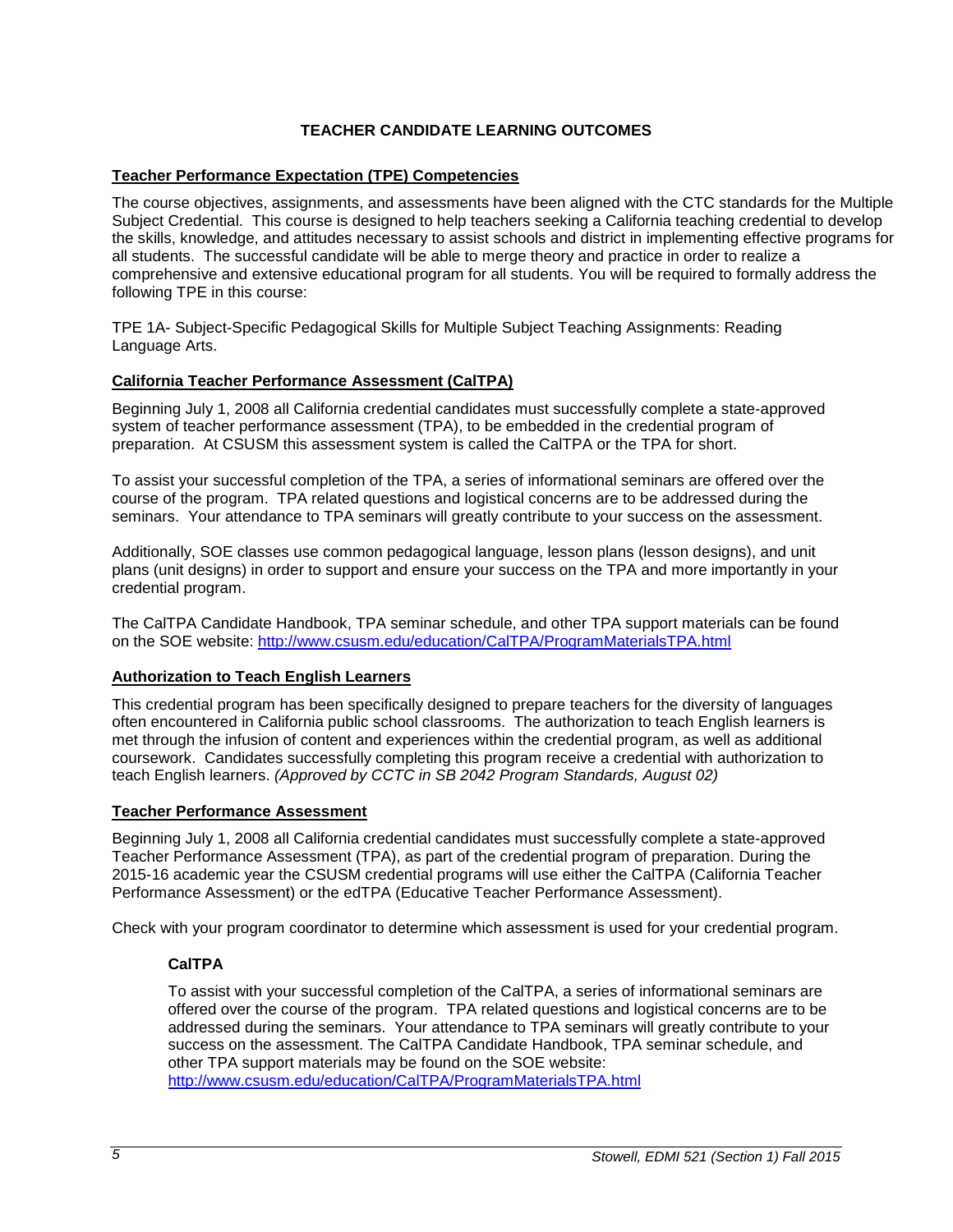# <span id="page-5-0"></span>**edTPA**

Beginning in fall 2015, for newly entering initial candidates, the CSUSM assessment system is the edTPA. To assist with your successful completion of the edTPA, a capstone class is part of your curriculum. In this class edTPA related questions and logistical concerns are addressed. Additional support materials are available on the edTPA website: [http://www.edtpa.com/PageView.aspx?f=GEN\\_Candidates.html](http://www.edtpa.com/PageView.aspx?f=GEN_Candidates.html)

Additionally, to support your success in your credential program and with TPA, SOE classes use common pedagogical language, lesson plans (lesson designs), and unit plans (unit designs).

# **GENERAL CONSIDERATIONS**

# <span id="page-5-1"></span>**This syllabus is subject to change.**

# <span id="page-5-2"></span>**Assessment of Professional Dispositions**

Assessing a candidate's dispositions within a professional preparation program is recognition that teaching and working with learners of all ages requires not only specific content knowledge and pedagogical skills, but positive attitudes about multiple dimensions of the profession. The School of Education has identified six dispositions – social justice and equity, collaboration, critical thinking, professional ethics, reflective teaching and learning, and life-long learning—and developed an assessment rubric. For each dispositional element, there are three levels of performance - *unacceptable*, *initial target*, and *advanced target*. The description and rubric for the three levels of performance offer measurable behaviors and examples.

The assessment is designed to provide candidates with ongoing feedback for their growth in professional dispositions and includes a self-assessment by the candidate. The dispositions and rubric are presented, explained and assessed in one or more designated courses in each program as well as in clinical practice. Based upon assessment feedback candidates will compose a reflection that becomes part of the candidate's Teaching Performance Expectation portfolio. Candidates are expected to meet the level of *initial target* during the program.

# <span id="page-5-3"></span>**School of Education Attendance Policy**

Due to the dynamic and interactive nature of courses in the School of Education, all candidates are expected to attend all classes and participate actively. At a minimum, candidates must attend more than 80% of class time, or s/he may not receive a passing grade for the course at the discretion of the instructor. Individual instructors may adopt more stringent attendance requirements. Should the candidate have extenuating circumstances, s/he should contact the instructor as soon as possible. *(Adopted by the COE Governance Community, December, 1997).*

*For this course: Students missing two class sessions will see their grades reduced by one full grade. Students missing three or more class sessions will see their grades reduced by two full grades. Leaving early or arriving late by more than 15 minutes constitutes one absence. Illness and emergencies are considered on a case-by-case basis; however, notification of an absence does not constitute an excuse.* 

#### <span id="page-5-4"></span>**Students with Disabilities Requiring Reasonable Accommodations**

Students with disabilities who require reasonable accommodations must be approved for services by providing appropriate and recent documentation to the Office of Disabled Student Services (DSS). This office is located in Craven Hall 4300, and can be contacted by phone at (760) 750-4905, or TTY (760) 750-4909. Students authorized by DSS to receive reasonable accommodations should meet with their instructor during office hours or, in order to ensure confidentiality, in a more private setting.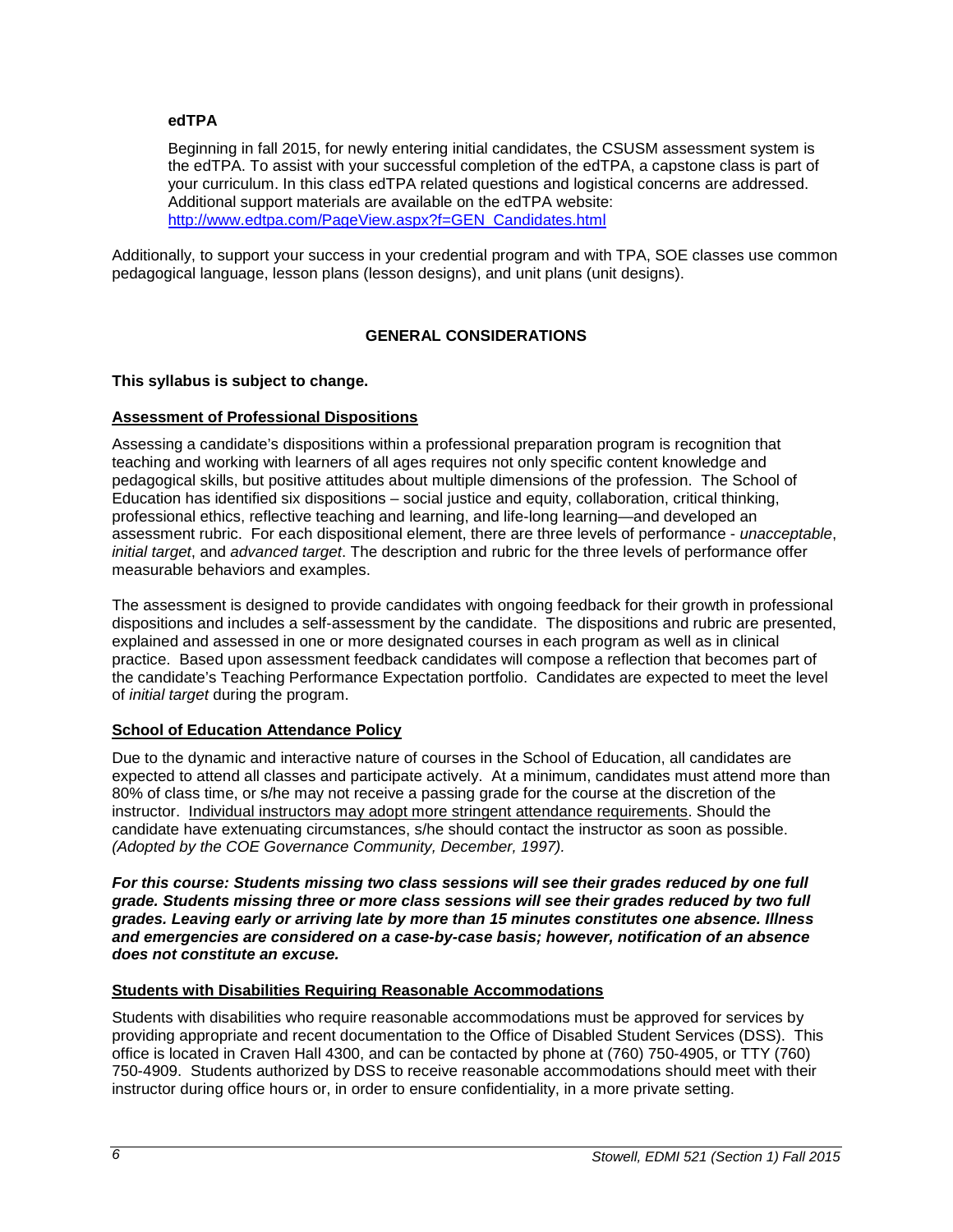# <span id="page-6-0"></span>**All University Writing Requirement**

Every course at the university, including this one, must have a writing requirement of at least 2500 words. Writing requirements for this class will be met through the signature assignments as described below.

# <span id="page-6-1"></span>**CSUSM Academic Honesty Policy**

Students will be expected to adhere to standards of academic honesty and integrity, as outlined in the Student Academic Honesty Policy. All assignments must be original work, clear and error-free. All ideas/material that are borrowed from other sources must have appropriate references to the original sources. Any quoted material should give credit to the source and be punctuated accordingly.

Academic Honesty and Integrity: Students are responsible for honest completion and representation of their work. Your course catalog details the ethical standards and penalties for infractions. There will be zero tolerance for infractions. If you believe there has been an infraction by someone in the class, please bring it to the instructor's attention. The instructor reserves the right to discipline any student for academic dishonesty, in accordance with the general rules and regulations of the university. Disciplinary action may include the lowering of grades and/or the assignment of a failing grade for an exam, assignment, or the class as a whole.

Incidents of Academic Dishonesty will be reported to the Dean of Students. Sanctions at the University level may include suspension or expulsion from the University.

<span id="page-6-2"></span>Refer to the full Academic Honesty Policy at: [http://www.csusm.edu/policies/active/documents/Academic\\_Honesty\\_Policy.html](http://www.csusm.edu/policies/active/documents/Academic_Honesty_Policy.html)

#### **Plagiarism**

As an educator, it is expected that each candidate (course participant) will do his/her own work, and contribute equally to group projects and processes. Plagiarism or cheating is unacceptable under any circumstances. If you are in doubt about whether your work is paraphrased or plagiarized see the Plagiarism Prevention for Students website [http://library.csusm.edu/plagiarism/index.html.](http://library.csusm.edu/plagiarism/index.html) If there are questions about academic honesty, please consult the University catalog.

# <span id="page-6-3"></span>**Credit Hour Policy**

Students are expected to spend a minimum of two hours outside of the classroom each week for each unit of credit engaged in learning.

# <span id="page-6-4"></span>**Class Behavior Expectations**

Students in this class are expected to follow these basic principles:

- Demonstrate respect for oneself and for others.
- Treat others with dignity and behave in a way which promotes a physically and psychologically safe, secure, and supportive climate.
- Allow all community members to engage as full and active participants where the free flow of ideas is encouraged and affirmed.

# <span id="page-6-5"></span>**Use of Technology**

Candidates are expected to demonstrate competency in the use of various forms of technology (i.e. word processing, electronic mail, Moodle, use of the Internet, and/or multimedia presentations). Specific requirements for course assignments with regard to technology are at the discretion of the instructor. Keep a digital copy of all assignments for use in your teaching portfolio. All assignments will be submitted online, and some will be submitted in hard copy as well. Details will be given in class.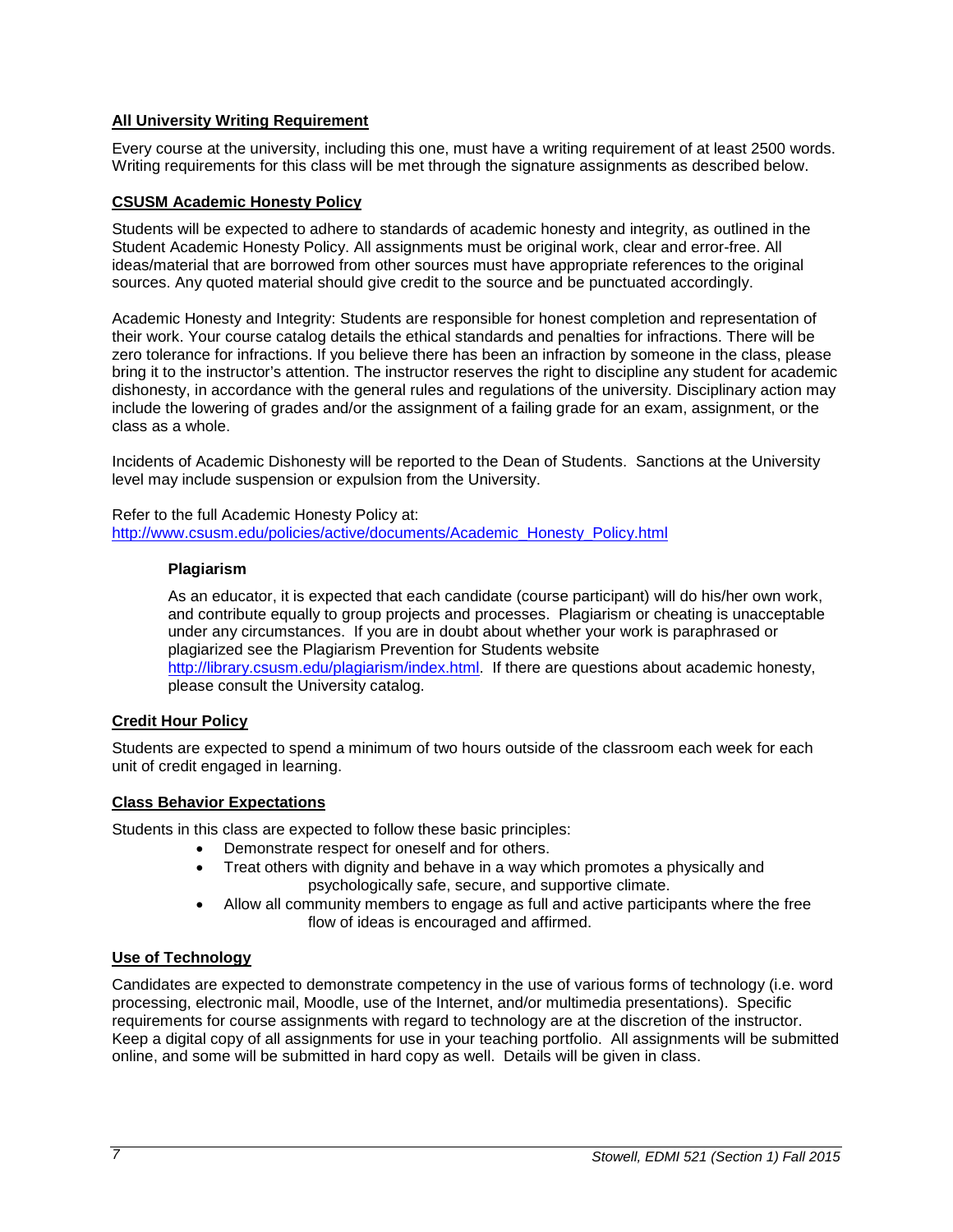Assume that technology will fail at some point. Do not assume that everything will go smoothly when it comes to computers. Plan ahead. Do not leave completion/submission of assignments/projects for the last possible moment.

# <span id="page-7-0"></span>**Contact Information for Technical Support Assistance**

If you need any technical support, contact IITS Student Help Desk: [http://www.csusm.edu/sth/.](http://www.csusm.edu/sth/)

#### <span id="page-7-1"></span>**Electronic Communication Protocol**

Electronic correspondence is a part of your professional interactions. If you need to contact the instructor, e-mail is often the easiest way to do so. It is my intention to respond to all received e-mails in a timely manner. Please be reminded that e-mail and on-line discussions are a very specific form of communication, with their own nuances and etiquette. For instance, electronic messages sent in all upper case (or lower case) letters, major typos, or slang, often communicate more than the sender originally intended. With that said, please be mindful of all e-mail and on-line discussion messages you send to your colleagues, to faculty members in the School of Education, or to persons within the greater educational community. All electronic messages should be crafted with professionalism and care. Things to consider:

- Would I say in person what this electronic message specifically says?
- How could this message be misconstrued?
- Does this message represent my highest self?
- Am I sending this electronic message to avoid a face-to-face conversation?

In addition, if there is ever a concern with an electronic message sent to you, please talk with the author in person in order to correct any confusion.

# **COURSE REQUIREMENTS**

<span id="page-7-2"></span>Assignments are to be turned in on the due date, no exceptions. Hand-written work is not accepted. Assignments should use size 12 font and be double-spaced. Proofread and edit word-processed assignments prior to submission to ensure the text is error-free (grammar, spelling), and ideas are logically and concisely presented. All citations, where appropriate, should use American Psychological Association (APA) format.

| <b>Assignment</b>                                                | <b>Points</b><br><b>Possible</b> |
|------------------------------------------------------------------|----------------------------------|
| Primary Grade Observation (Oct. 5, 2015)                         | 25                               |
| Literacy Lesson Plan (sign up)<br><b>Focus: Reading Strategy</b> | 20                               |
| Investigating Literacy Assessments (Oct. 18, 2015)               | 20                               |
| Reading Responses                                                | 30                               |
| Lit Circle Role sheet                                            | 5                                |
| <b>Total Points</b>                                              |                                  |

# <span id="page-7-3"></span>**Grading Standards**

| А  | 93-100 | А- | 90-92 |    |       |
|----|--------|----|-------|----|-------|
| B+ | 87-89  | в  | 83-86 | в- | 80-82 |
| C+ | 77-79  | C  | 73-76 | C- | 70-72 |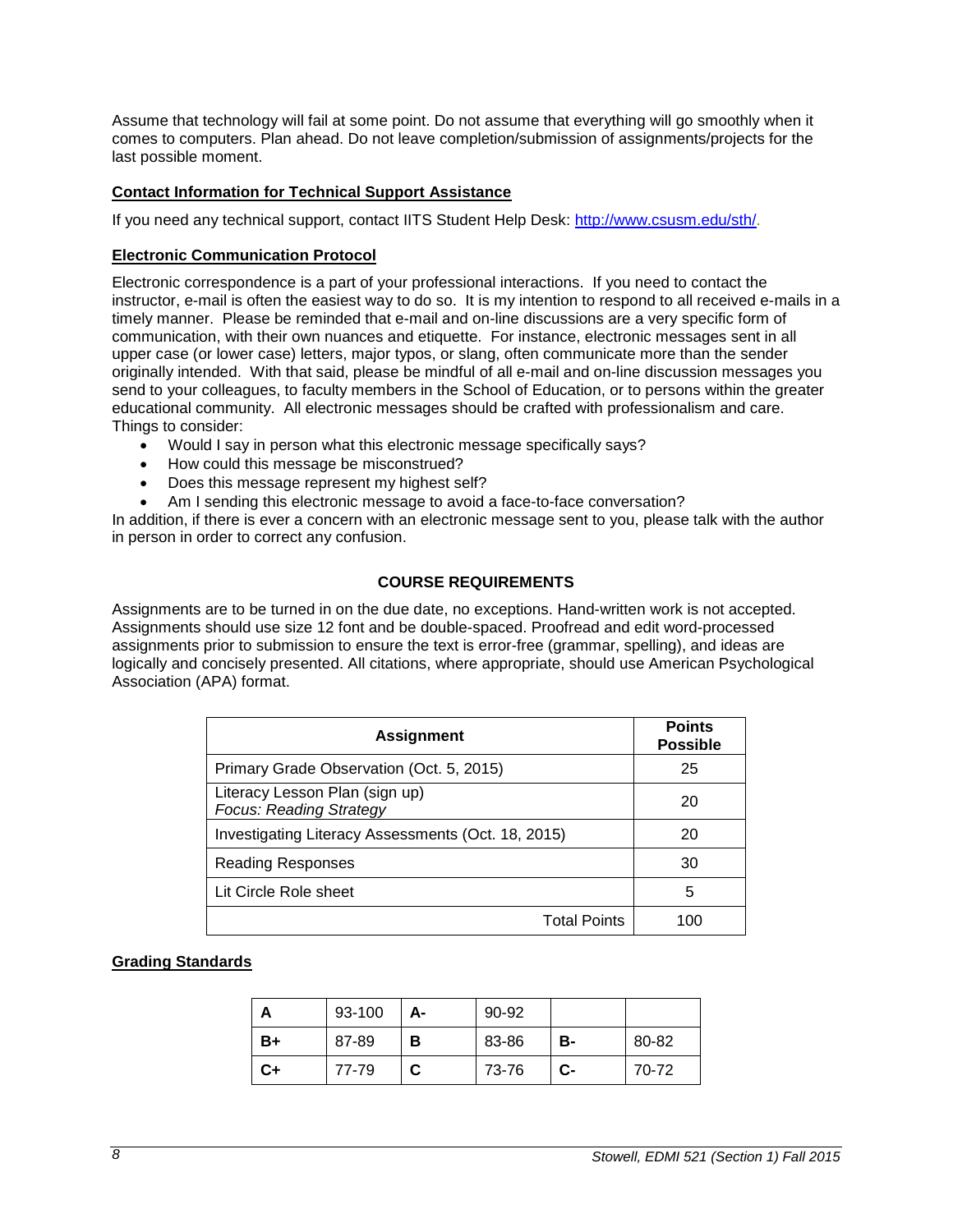In both the Literacy courses (EDMI 521 and EDMI 522), you will study topics in literacy instruction related to RICA domains.

| <b>RICA DOMAINS COVERED</b>                                  |  |  |
|--------------------------------------------------------------|--|--|
| Embedded in each area: Assessment, Universal                 |  |  |
| Access/Differentiated Instruction, Oral Language and Writing |  |  |
| Domain 1: Planning Reading Instruction based on Assessment   |  |  |
| Domain 2: Word Analysis                                      |  |  |
| Domain 3: Fluency                                            |  |  |
| Domain 4: Vocabulary, Academic Language, and Background      |  |  |
| Knowledge                                                    |  |  |
| Domain 5: Comprehension                                      |  |  |

# <span id="page-8-0"></span>**PRIMARY GRADE OBSERVATION (25 pts.) (Due on Cougar Courses: Oct. 5, 2015 by midnight)**

You will spend one morning (2 to 2 ½ hours) in a kindergarten or first grade classroom of your choice to observe beginning literacy instruction including as many of the following as possible:

- Phonemic Awareness
- Concepts About Print
- Phonics Instruction
- Spelling Instruction
- Reading Comprehension-Narrative
- Supporting Reading through Oral and Written Language Development
- Vocabulary Development
- Writing

Then reflect upon what you saw, how it connected (or did not connect) to the theories you are learning this semester, and why the teacher made the pedagogical decisions that he/she did. Try to answer the following questions in your reflection:

- 1. How was the room organized, the physical layout?
- 2. Was there a classroom library? Was it organized in any particular way?
- 3. What opportunities did students have for independent reading? Did they choose what they read?
- 4. Did the teacher work in small groups? How were the groups organized? How were students placed in groups?
- 5. How did the teacher differentiate instruction? How did she meet the needs of all the students?
- 6. What was the rest of the class doing when the teacher worked in small groups?
- 7. What literacy concepts (see list above) did you observe?
- 8. What took place what was the nature of the instruction?
- 9. Did the teacher read aloud? What? For how long?
- 10. How much time was spent on reading instruction?
- 11. Was it a literacy rich environment? How so?
- 12. Was there evidence of student work in the room? What kind?
- 13. Did you see any kind of reading assessment? What was it? What was being assessed?
- 14. What else did you notice about early reading instruction?

Your final reflection will be a narrative about what you saw and your analysis of those observations. Please include the setting (small group, large group, one-on-one), what the teacher and the students did and what accommodations were made for students with special needs, or English language learners.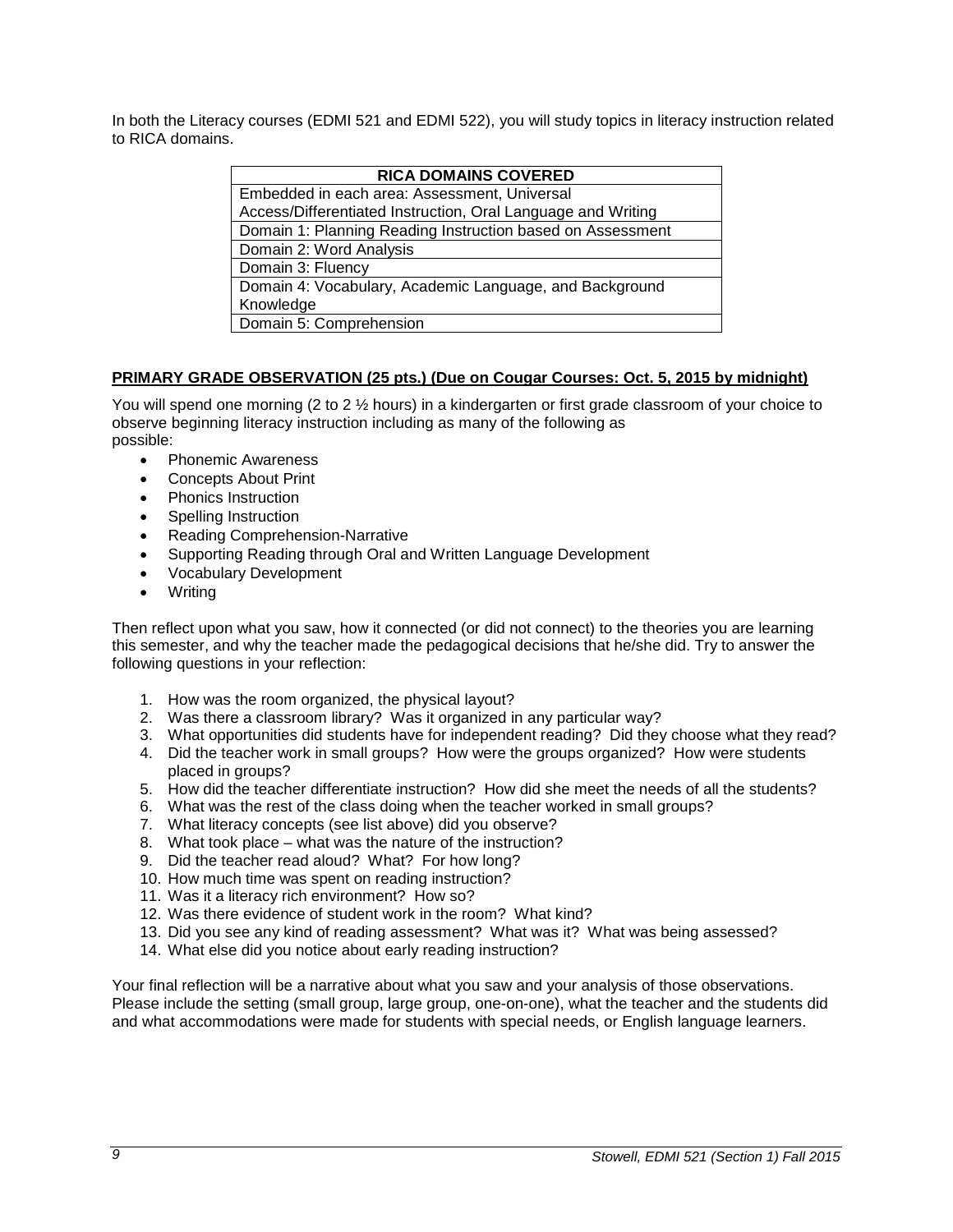# <span id="page-9-0"></span>**ANNOTATED MENU OF ASSESSMENTS (20 pts.) (Due on Cougar Courses: Oct. 18, 2015 by midnight)**

This is designed to familiarize you with a variety of assessment tools and evidence of student learning. You will describe the process and purpose of various assessment tools, including entry-level, progressmonitoring, and summative. Complete the Menu Section and then choose two assessment tools from your menu and describe how the information from that assessment would or could inform your instruction. What would you do with the assessment information you have gathered about your student(s). You may use an example you have observed or create a scenario in which an assessment might help you understand what a student, a small group or a whole class knows and how that will inform your teaching.

For Menu Section, complete a descriptive list of 10 different assessments. Be complete in your descriptions.

| <b>MENU SECTION</b>                     |                                                   |                                                      |                                                            |                                                        |
|-----------------------------------------|---------------------------------------------------|------------------------------------------------------|------------------------------------------------------------|--------------------------------------------------------|
| Write the<br>name of the<br>assessment. | Is it entry-level,<br>progress-<br>monitoring, or | <b>Describe the</b><br>purpose of the<br>assessment. | Describe what the<br>assessor does and<br>what the student | <b>Describe the kinds</b><br>of data the<br>assessment |
|                                         | summative?                                        |                                                      | does.                                                      | creates.                                               |
| 1.                                      |                                                   |                                                      |                                                            |                                                        |
| 2.                                      |                                                   |                                                      |                                                            |                                                        |
| 3.                                      |                                                   |                                                      |                                                            |                                                        |
| 4.                                      |                                                   |                                                      |                                                            |                                                        |
| 5.                                      |                                                   |                                                      |                                                            |                                                        |
| 6.                                      |                                                   |                                                      |                                                            |                                                        |
| 7.                                      |                                                   |                                                      |                                                            |                                                        |
| 8.                                      |                                                   |                                                      |                                                            |                                                        |
| 9.                                      |                                                   |                                                      |                                                            |                                                        |
| 10.                                     |                                                   |                                                      |                                                            |                                                        |

# <span id="page-9-1"></span>**READING STRATEGY LESSON PLAN (20 pts.) (Due on Cougar Courses by the morning you share your lesson)**

Follow the lesson plan format posted in the Moodle the day you present your lesson. Design a lesson where you teach a **reading comprehension strategy** to any grade level. It can be small group or whole group instruction just make sure that you are explicitly teaching the students one aspect of becoming a proficient reader. This lesson MUST explicitly teach a reading comprehension strategy, and the focus in 522 will be writing strategies. Examples of reading comprehension strategies are:

Make predictions and the matter of the Make inferences Form hypothesis **Summarize what you read** Summarize what you read Support the hypotheses you make Recognize the main idea of a story Monitor how well you comprehend while you read Identify patterns in a text

Form mental pictures while you read Sound out a word you don't know Ask questions of yourself while you read **Organize information while you read.**<br>Use context clues to figure out words you don't know Choose books you can read Use context clues to figure out words you don't know Relate what you are reading to what you already know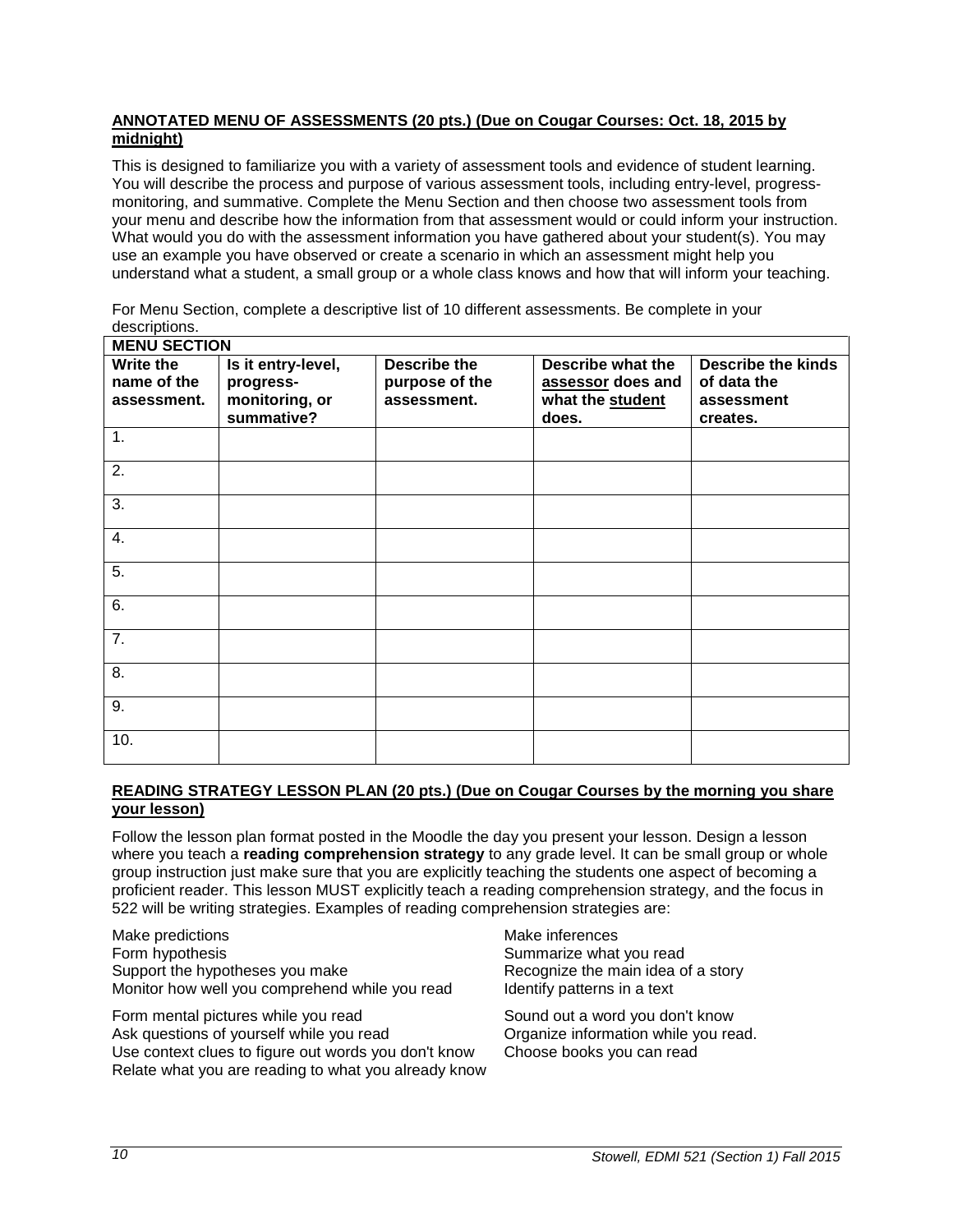**Recommended sites for literacy lessons (**in no particular order): There are many websites with lesson plans. The following are some of my favorites. You don't have to use these. I'm just trying to save you some time. There are many more out there, just be aware of who sponsors the site and what the sponsor might be trying to sell you or what their philosophical orientation might be.

- 1. **Readwritethink**: Co-sponsored by NCTE and IRA the two premier literacy professional organizations: http://www.readwritethink.org/
- 2. **Teaching that makes sense**: [www.ttms.org](http://www.ttms.org/)
- 3. **Achieve the Core**: [http://achievethecore.org](http://achievethecore.org/)
- 4. **Teaching Channel**: https://www.teachingchannel.org/videos?categories=topics\_common-core
- 5. **Scholastic**:<http://www2.scholastic.com/browse/home.jsp>
- 6. **Edutopia**: [http://www.edutopia.org](http://www.edutopia.org/) Use "Browse Topics" bar at the top and you can browse by topic or grade level
- 7. **Kathy Schrock's Guide to Everything**: Educator who vetted and compiled an impressive list of resources for teachers. She was one of the first to post a website of resources for educators on the web: http://www.schrockguide.net
- 8. **National Council of Teachers of English**: [www.ncte.org.](http://www.ncte.org/) While you are there join the Ning: http://ncte2008.ning.com/
- 9. **International Literacy Association**: http://www.reading.org/
- 10. **Reading Quest:** A great site full of comprehension strategies for all content areas: **<http://www.readingquest.org/strat/>**
- 11. **Comprehension Strategies:** http://www.busyteacherscafe.com/literacy/comprehension\_strategies.html
- 12. **Web English Teacher:** <http://webenglishteacher.com/>
- 13. **English Companion:** http://www.englishcompanion.com/ Materials by Jim Burke, high school teacher and author of many excellent books. Go to "classroom resources" on top bar.

*Important*: Your lesson must address the needs of mainstream students, as well as make provisions for second language learners, students presenting difficulty, and accelerated students. How are you going to work with students who are having difficulty? How will you scaffold second language learners' learning during the lesson? How will your lesson provide enrichment for accelerated students? Will you meet with students individually or in a small group while other students work independently? Us the lesson template posted in Cougar Courses

# <span id="page-10-0"></span>**Reading reflections (30 pts.):**

It is expected that everyone will understand all the readings and will come to class prepared to discuss them. Write at least 3 comments or questions from the readings for that session. **Do not summarize**. Please give thoughtful reactions, responses, and reflections. If the readings are from more than one book, try to comment on more than one book. We will use these as the basis of our discussion at the beginning of some classes. These should be posted in Cougar Courses **before** each session and they should show that you have done the reading. Do NOT do reading reflections for the adolescent novels. **You have 2 free passes!**

# <span id="page-10-1"></span>**Literature Circles (Due Oct. 6):**

We will read the books before our class session (see schedule and look for literature circles), engage in discussion and brainstorm teaching and learning activities that could be implemented in reading/language arts classrooms. You will meet before reading the books and choose the role you will prepare for when discussing the book. You can download and print your role here:

[http://www.ipadlitcircles.com/uploads/1/0/6/6/10664962/lit\\_circles.role\\_sheets.pdf](http://www.ipadlitcircles.com/uploads/1/0/6/6/10664962/lit_circles.role_sheets.pdf) or I can provide paper copies. The multicultural books are chosen to represent various genres, multiple perspectives and characters from a variety of backgrounds.

# **No final exam.**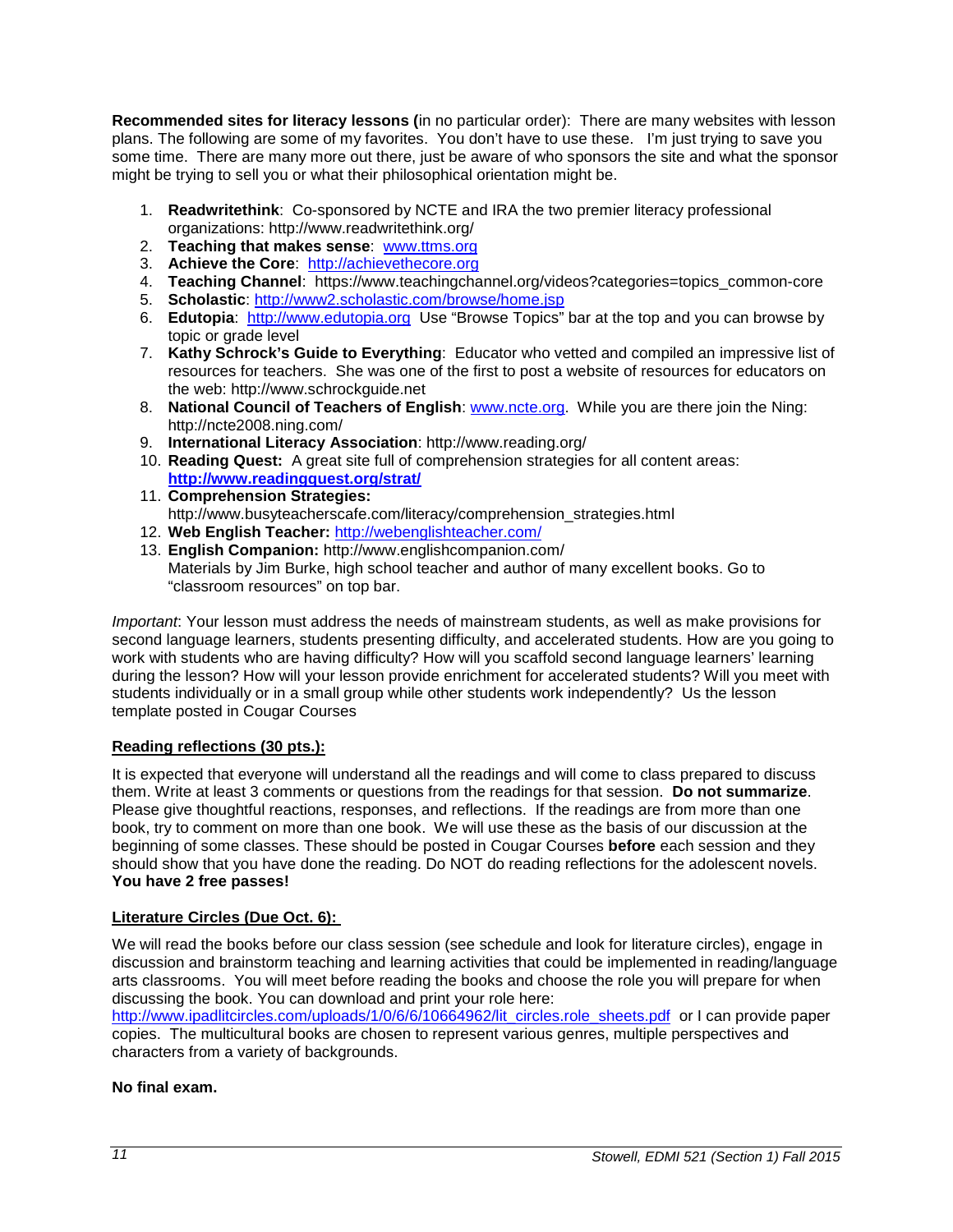# <span id="page-11-0"></span>**Assessment of Professional Dispositions**

Assessing a candidate's dispositions within a professional preparation program is recognition that teaching and working with learners of all ages requires not only specific content knowledge and pedagogical skills, but positive attitudes about multiple dimensions of the profession. The School of Education has identified six dispositions – social justice and equity, collaboration, critical thinking, professional ethics, reflective teaching and learning, and life-long learning—and developed an assessment rubric. For each dispositional element, there are three levels of performance - *unacceptable*, *initial target*, and *advanced target*. The description and rubric for the three levels of performance offer measurable behaviors and examples.

The assessment is designed to provide candidates with ongoing feedback for their growth in professional dispositions and includes a self-assessment by the candidate. The dispositions and rubric are presented, explained and assessed in one or more designated courses in each program as well as in clinical practice. Based upon assessment feedback candidates will compose a reflection that becomes part of the candidate's Teaching Performance Expectation portfolio. Candidates are expected to meet the level of *initial target* during the program.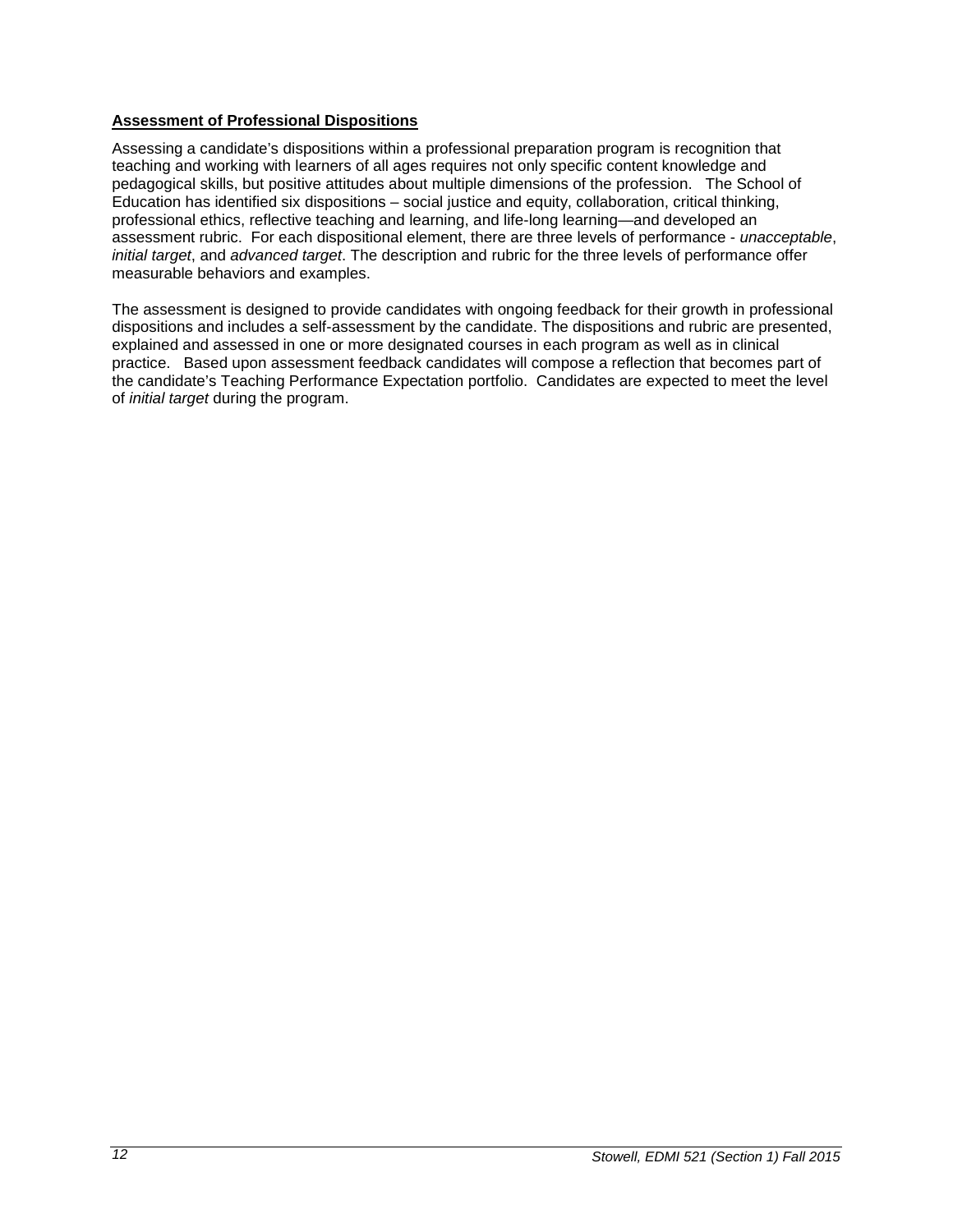# **SCHEDULE/COURSE OUTLINE**

<span id="page-12-0"></span>

| <b>Date</b> | <b>Topic</b>                         | <b>Readings/Assignments</b>                                                                  |  |
|-------------|--------------------------------------|----------------------------------------------------------------------------------------------|--|
| Sept.3      | Overview of course                   |                                                                                              |  |
| pm          | <b>Building community</b>            |                                                                                              |  |
| Sept.       | Safe for all                         | "Why address gay issues with children" (Moodle)                                              |  |
| 8           | <b>Building community</b>            | View "It's elementary" videos in moodle                                                      |  |
| pm          |                                      | Building Community chapter by L. Stowell (link in Moodle)                                    |  |
| Sept.       | What is language?                    | Johnston, P. G. Ivey & A. Faulkner, "Talking in class: Remembering                           |  |
| 10          | What is literacy?                    | what is important about classroom talk". (moodle)                                            |  |
| am          | 1 <sup>st</sup> language acquisition | Harste, J. "What do we mean by literacy now?" (moodle)                                       |  |
|             |                                      | Cooper, et al chapt. 1<br>"Learning to read and write: Developmentally appropriate practices |  |
| Sept.<br>14 | <b>Emergent literacy</b>             | for young children" (Moodle)                                                                 |  |
| pm          |                                      | Cunningham & Allington ch. 1                                                                 |  |
| Sept.       | <b>Emergent literacy</b>             | Cooper, et al chapt. 5                                                                       |  |
| 15          | Phonemic awareness                   | Guillaume (Moodle)                                                                           |  |
| pm          | Concepts of print                    | Optional:                                                                                    |  |
|             |                                      | Cunningham chpts. 2, 3, 4                                                                    |  |
| Sept.       | Early reading                        | Cooper et al, chpt. 3                                                                        |  |
| 21          | Structure of English                 | Duffy & Hoffman: "In pursuit of an illusion" (moodle)                                        |  |
| pm          | Language                             |                                                                                              |  |
| Sept.       | <b>Guided Reading</b>                | Cunningham & Allington ch. 1, 2                                                              |  |
| 22          | Shared reading                       | Cooper, et al chapt. 2                                                                       |  |
| pm          | Reading in CA                        | Optional:                                                                                    |  |
|             | <b>Common Core</b>                   | Cunningham, chpt. 5                                                                          |  |
|             | Standards                            | http://www.cde.ca.gov/ci/rl/cf/elaeldfrmwrksbeadopted.asp                                    |  |
| Sept.       | <b>Primary grade</b><br>observation  |                                                                                              |  |
| 23<br>am    |                                      |                                                                                              |  |
| Sept.       | Debrief primary grade                | Cunningham & Allington ch. 4, 5                                                              |  |
| 28          | observation                          | Trachtenberg, (Moodle)                                                                       |  |
| pm          | Phonics                              | Applegate, et al:"She's my best reader: She just can't comprehend"                           |  |
|             | Fluency                              | (Moodle)                                                                                     |  |
|             |                                      | Optional:                                                                                    |  |
|             |                                      | Cunningham chpts. 6, 7, 8, 14, 15                                                            |  |
|             |                                      | Bring Phonics they use to class (if you have it)                                             |  |
|             |                                      |                                                                                              |  |
| Sept.       | Assessment                           | Cooper, et al chapt. 11                                                                      |  |
| 29          | Using assessment to                  | Cunningham & Allington chpt. 11                                                              |  |
| pm          | plan instruction                     |                                                                                              |  |
|             |                                      | Optional:                                                                                    |  |
|             |                                      | Cunningham chpt. 13                                                                          |  |
|             |                                      |                                                                                              |  |
|             |                                      |                                                                                              |  |
|             |                                      |                                                                                              |  |
| Oct. 5      | Comprehension                        | Cooper, et al chapt. 4 chapt. 7                                                              |  |
| pm          | Response                             | Cunningham & Allington ch. 7                                                                 |  |
|             |                                      | Cervetti, G., P.D. Pearson, "Reading, writing, thinking like a scientist"                    |  |
|             |                                      | (moodle)                                                                                     |  |
|             |                                      |                                                                                              |  |
|             |                                      | Optional:                                                                                    |  |
|             |                                      | Cunningham chpt. 11                                                                          |  |
|             |                                      |                                                                                              |  |